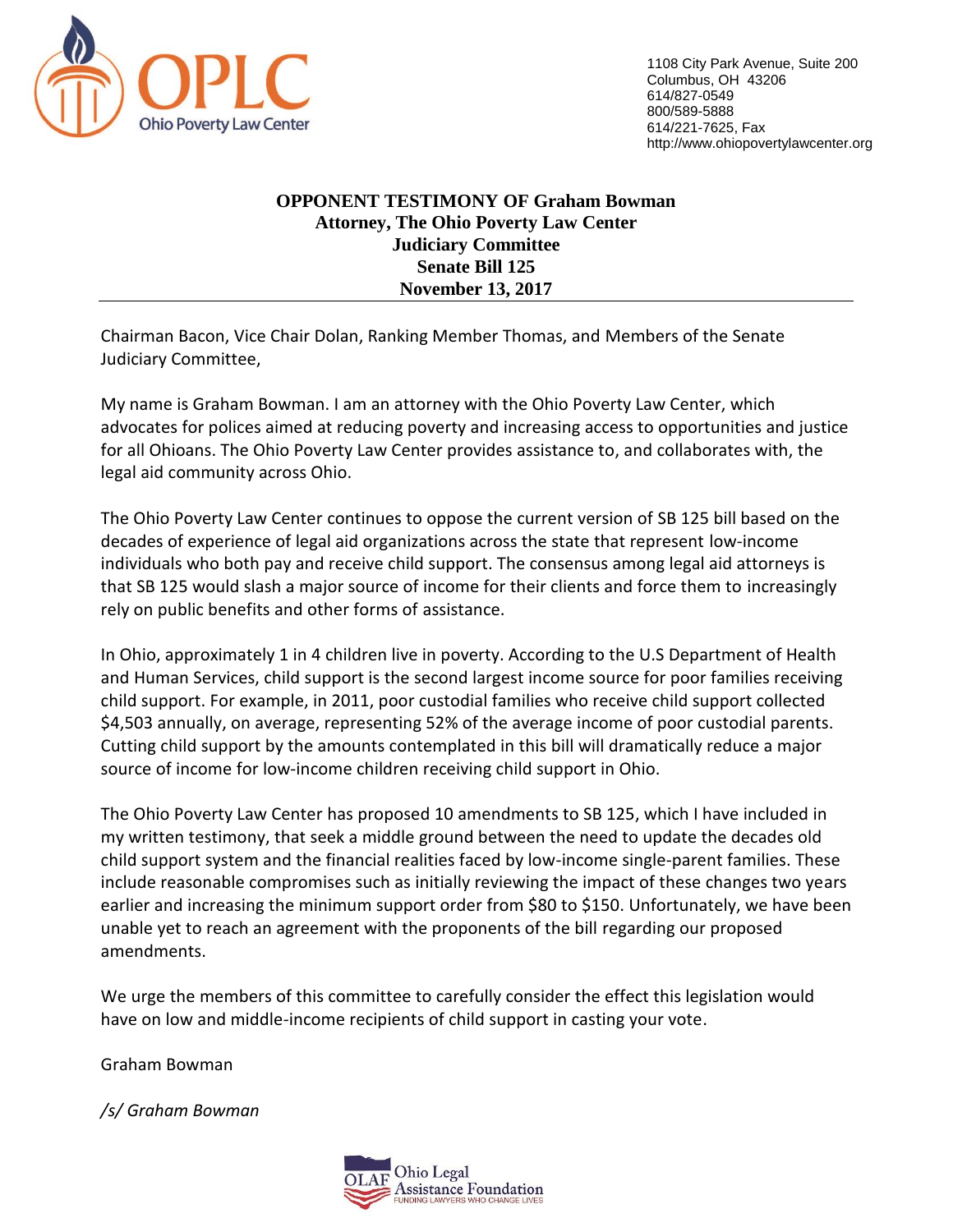Ohio Poverty Law Center 614-634-2356 [gbowman@ohiopovertylaw.org](mailto:gbowman@ohiopovertylaw.org)

#### **PROPOSED AMENDMENTS TO SB 125**

### **AMENDMENT 1 – EVALUATION OF NEW SCHEDULE AND SELF-SUFFICIENCY RESERVE Revise Section 3119.023-Page 41**

Sec. 3119.023. (A) Two years after the effective date of this section, and at least once every four years thereafter, the department of job and family services shall review the basic child-support schedule, including the self-sufficiency reserve incorporated into the schedule, issued by the department pursuant to section 3119.021 of the Revised Code to determine whether child support orders issued in accordance with that schedule and the worksheets created under rules adopted under section 3119.022 of the Revised Code adequately provide for the needs of children who are subject to the child support orders; the impact on child poverty and family stability; the rate of compliance and default on child-support orders; and the amount of payments made and reasons for nonpayment. The department may consider the adequacy and appropriateness of the current schedule, whether there is substantial and permanent changes to household consumption and savings patterns, particularly those resulting in substantial and permanent changes in the per cent of total household expenditures on children, and whether there are been substantial and permanent changes to the federal and state income tax code other than inflationary adjustments to such things as the exemption amount and income tax brackets, and other factors when conducting its review. The review is in addition to, and independent of, any schedule update completed is set forth in section 3119.021 of the Revised Code. The department shall prepare a report of its review and include recommendations for statutory changes, and submit a copy of the report to both houses of the general assembly.

(B) For each review, the department shall establish a child support guideline advisory council to assist the department in the completion of its reviews and reports. Each council shall be composed of:

. . .

(4) Attorneys whose practice includes a significant numbers of domestic relations or juvenile court cases that involve the determination of child support, including at least one representative of Ohio legal aid programs representing low-income obligors and obliges

**Explanation and request for clarification of R.C. 3119.023:** Our focus is on the need for specific evidence based variables to discern whether the legislative changes achieve the goals sought and resolve the issues that were identified in the study and relied upon in drafting the proposed legislation. In that the Ohio Legal Aid programs' contention is that the hypothesis upon which this legislation is based has not been adequately vetted, waiting four years to evaluate the effectiveness of these changes is too long and would be harmful to children. An earlier assessment would enable the legislature to move quickly to correct or reverse a negative trend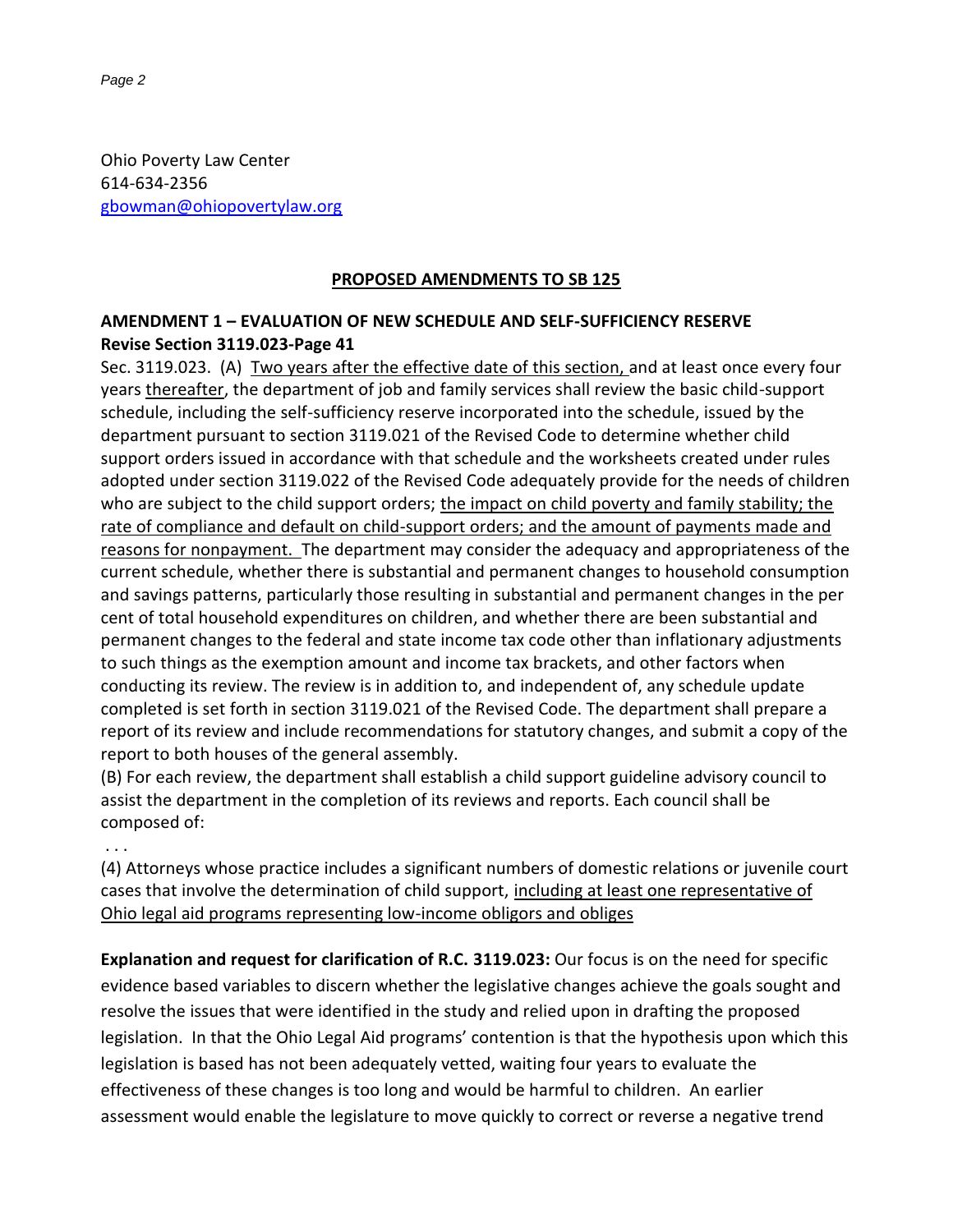hurting families and impoverishing children. Two years is a sufficient amount of time to determine the impact on children, whether positive or negative. However, four years is a tantamount to a lifetime for children in poverty who experience the residual effects of such decisions.

Ohio Legal Aid programs represent parents who both receive and pay child support. We have seen the benefit to families who were lifted out of poverty because of the amount and consistency of the child support payment, as well as, the harm to disabled obligors where 65% of a social security check has been attached for a support obligation, leaving little to live on. The specific inclusion of a legal aid representative to the table offers a voice for low income obligors and obligees and provides a platform for these concerns to be addressed.

#### **AMENDMENT 2 – INCREASE MINIMUM SUPPORT ORDER**

#### **Revise Section 3119.06- Pages 52-53**

Except as otherwise provided in this section, in any action in which a court or a child support enforcement agency issues or modifies a child support order or in any other proceeding in which a court or agency determines the amount of child support to be paid pursuant to a child support order, the court or agency shall issue a minimum child support order requiring the obligor to pay a minimum of fifty one hundred and fifty dollars a month for all the children subject to that order. The court or agency, in its discretion and in appropriate circumstances, may issue a minimum child support order requiring the obligor to pay of less than fifty one hundred and fifty dollars a month or issue an order not requiring the obligor to pay an any child support amount for support....

### **AMENDMENT 3 – ADJUST PHASE-OUT PRECENTAGE**

### **Revise Section 3119.021(B)(2)(c)- Pages 10-40**

- (i) The higher resulting product of the following formulas:
	- a. For one child: (guideline income 116% of federal poverty level) x **.60** or sliding scale multiplier x (guideline income - \$8,400) + annual minimum support amount under section 3119.06 of the Revised Code;
	- b. For two children: (guideline income 116% of federal poverty level) x **.62** or sliding scale multiplier x (guideline income - \$8,400) + annual minimum support amount under section 3119.06 of the Revised Code;
	- c. For three children: (guideline income 116% of federal poverty level) x **.64** or sliding scale multiplier x (guideline income - \$8,400) + annual minimum support amount under section 3119.06 of the Revised Code;
	- d. For four children: (guideline income 116% of federal poverty level) x **.66** or sliding scale multiplier x (guideline income - \$8,400) + annual minimum support amount under section 3119.06 of the Revised Code;
	- e. For five children: (guideline income 116% of federal poverty level) x **.68** or sliding scale multiplier x (guideline income - \$8,400) + annual minimum support amount under section 3119.06 of the Revised Code;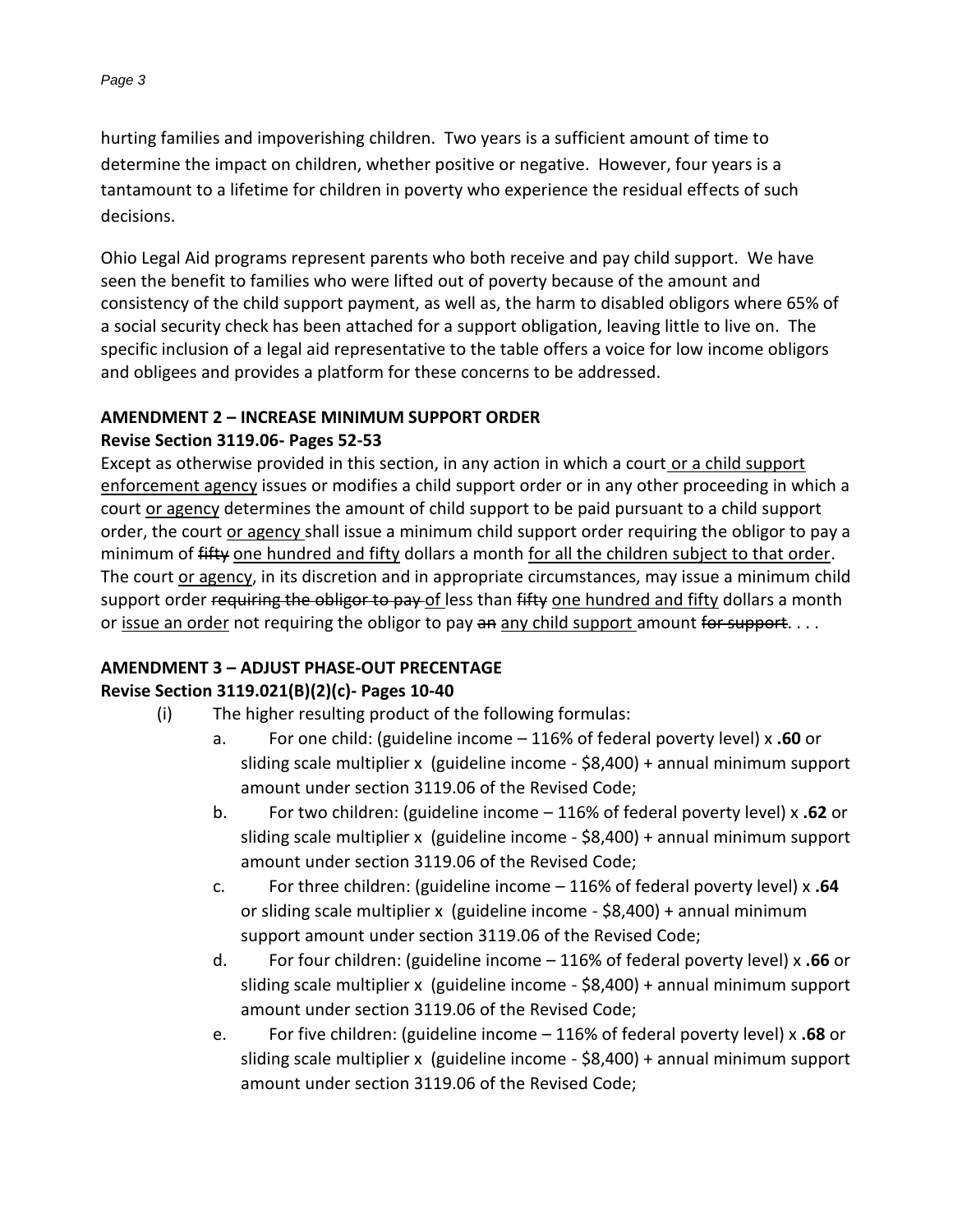f. For six children: (guideline income – 116% of federal poverty level) x **.70** or sliding scale multiplier x (guideline income - \$8,400) + annual minimum support amount under section 3119.06 of the Revised Code.

**or** sliding scale multiplier x (guideline income - \$8,400) + annual minimum support amount under section 2119.06 of the Revised Code . . .

(d) the sliding scale multipliers required for the formulas in divisions (B)(2)(b) and (c) of this section are as follows:

- (i) For one child: fifteen percent;
- (ii) For two children: sixteen percent;
- (iii) For three children: seventeen percent;
- (iv) For four children: eighteen percent;
- (v) For five children: nineteen percent;
- (vi) For six children: twenty percent.

**Explanation**: The Ohio Legal Aid community understands that the proposed guidelines were developed by a professional economist and do not dispute the underlying process used to develop the proposed table. However, despite the soundness of the overall methodology, reduced orders will create real hardship for many low-income parents, including the working poor, who are the primary caretakers of their family's children; and this hardship would occur in situations where both the obligor and obligee are employed and child support is in fact being paid. We believe that a slight increase to the phase-out percentage in Sec. 3119.021(B)(2)(c) from .3 to .6 for one child, .62 for two children, .64 for three children, .66 for four children, .68 for five children, and .7 for six children would significantly benefit low-income children without undermining the overall structure of the new guidelines, and also more adequately reflect the additional costs to raising more than one child. This is because "[a self-sufficiency reserve] is not a function of strictly economic science, but is finally a state policy decision." 2017 Child Support Guidelines Review Report to the General Assembly citing "Economic Data on the Cost of Raising Children and Updating the Ohio Child Support Schedule by Jane Venohr, PhD, Center for Policy Research, February 13, 2017 (revised)"*.* The phase out is to provide a gradual transition from the self-sufficiency reserve to the actual cost of raising a child in Rothbarth Betson numbers. Although the 30% figure was chosen because it "reflects the maximum incentive for an obligor to maintain employment in the official economy while providing support for his or her children," we believe that there are other reasons that obligors are not maintaining employment in the official economy and that lowering child support orders to this degree will not further incentivize obligors to pay. The phase-out should be no higher than 70% because of taxes. Venohr, *supra.* This is why our suggested phase-out caps at 70% for six children.

Similarly, the Legal Aid community believes, based on the study done in May 2010 by Carl Formoso, PhD, and Liu Qinghua, PhD, through Management Accountability & Performance Statistics Office, Economic Services Administration, and the Washington State Department of Social and Health Services, entitled Arrears Stratification In Washington State – Developing Operational Protocols in a Data Mining Environment funded by the U.S. Department of Health and Human Services, Office of Children, even the low income obligors can afford more than what is being ordered in the red section of the table. This study, along with a prior study conducted by Formoso, showed that obligors can, on average, afford child support obligations that are 20 percent of their annual income. Even the calculated child support orders proposed in the amendment above for Section 3109.06(B)(2)(d) are lower than 20 percent. Just as the self-sufficiency reserve is a policy decision, so too are the minimum orders and the sliding scale. Venohr, *supra.*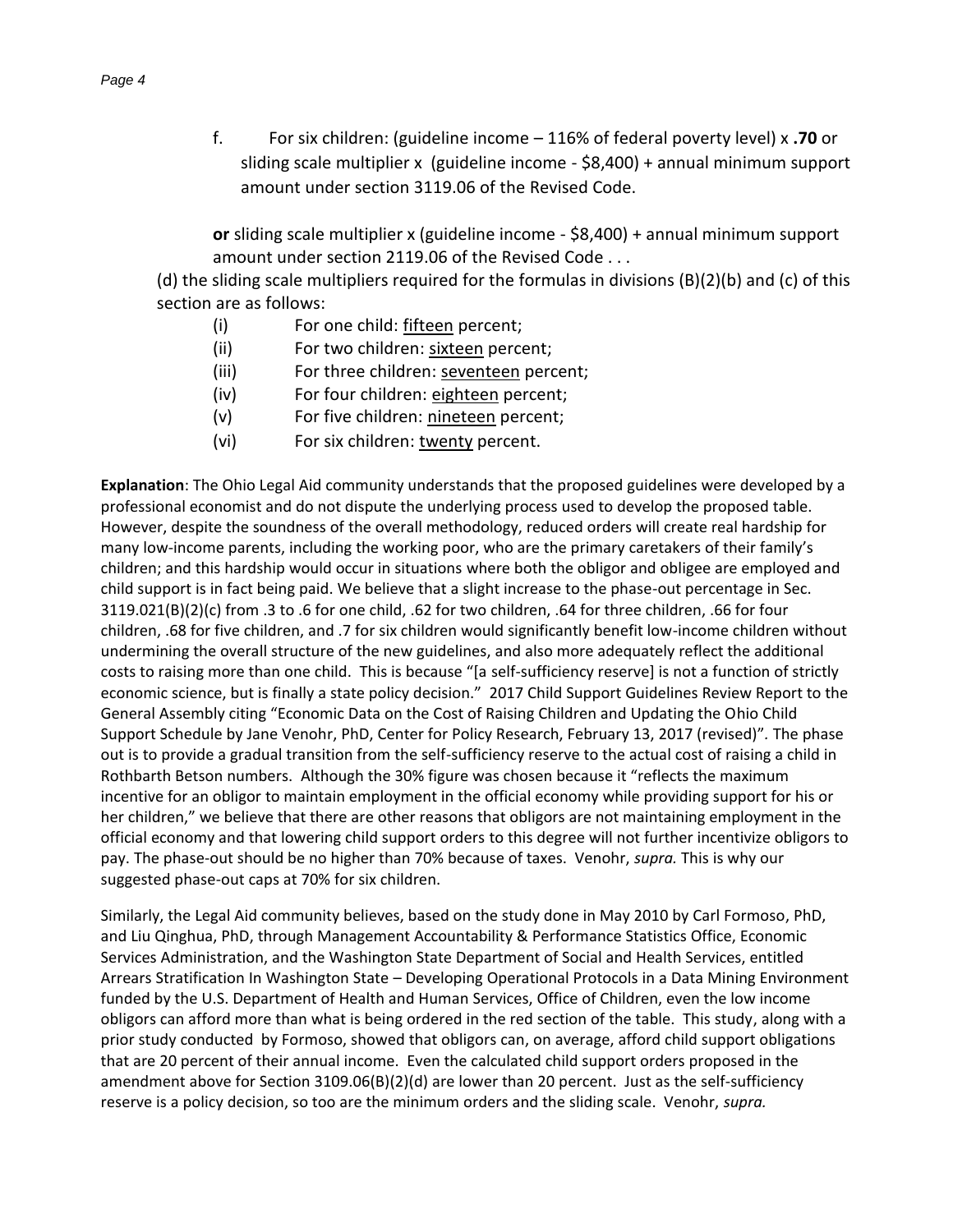#### **AMENDMENT 4 – ALIGN DEPENDENCY EXEMPTION WITH PROVISIONS OF ACA Revise Paragraph one of Section 3119.82 [designating parent entitled to claim federal income tax deduction] as follows:**

Whenever a court issues, or whenever it modifies, reviews, or otherwise reconsiders a court child support order, it shall designate which parent may claim the children who are the subject of the court child support order as dependents for federal income tax purposes as set forth in section 151 of the "Internal Revenue Code of 1986," 100 Stat. 2085, 26 U.S.C 1 as amended. If the parties agree on which parent should claim the children as dependents, the court shall designate that parent as the parent who may claim the children. If the parties do not agree, it is rebuttably presumed that it is in the best interest of the children for the residential parent and legal custodian to be the parent to claim the children as dependents for federal income tax purposes. The court, in its order, may permit the parent who is not the residential parent and legal custodian to claim the children as dependents for federal income tax purposes only if the court determines that that this furthers the best interest of the children and, with respect to orders the court modifies, reviews, or reconsiders, the payments for child support are substantially current as ordered by the court for the year in which the children will be claimed as dependents. In cases in which the parents do not agree which parent may claim the children as dependents, the court shall consider, in making its determination, any net tax savings, the relative financial circumstances and needs of the parents and children, the amount of time the children spend with each parent, the eligibility of either or both parents for the federal earned income tax credit or other state or federal tax credit, and any other relevant factor concerning the best interest of the children.

**Explanation:** Currently, the *Patient Protection and Affordable Protection and Affordable Care Act of 2010 (ACA), 42 U.S.C. 18001 et. seq.,* provides that the dependency exemption is awarded to the parent providing health insurance coverage for the child. The reason for inclusion of this recommended language is analogous to the reason for the changes made to 3119.30 relative to the presumptive determination that the child support obligee is the appropriate parent to provide health insurance coverage. It is the contention of the Ohio Legal Aid programs that this amendment is necessary in order to align the statute with the ACA and eliminate a potentially unconstitutional provision and avoid confusion for courts and parents.

## **AMENDMENT 5 – HEALTH INSURANCE Revise Section 3119.30(B)(2)-Pages 61-62**

Subject to 3119.302(A)(2), if private health insurance coverage for the children is not available at a reasonable cost to the obligor or the obligee at the time the court or agency issues the order, the order shall include a requirement that the obligee obtain private health insurance coverage for the children not later than thirty days after it becomes available to the obligee at a reasonable cost, and to inform the child support enforcement agency when private health insurance coverage for the children has been obtained.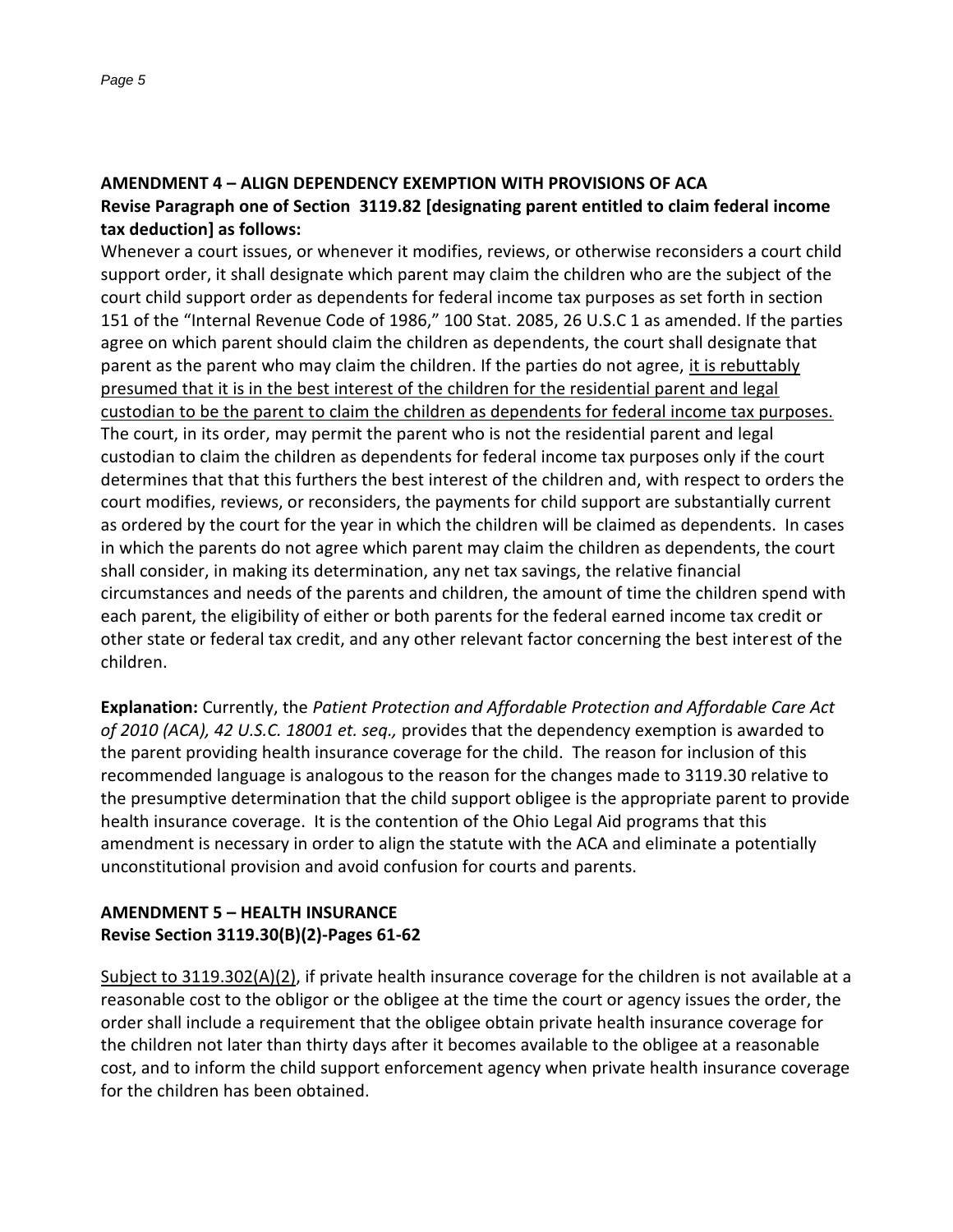### **Request for clarification of Section 3119.30(E)-Page 64**

This provision suggests that the entire amount of the premiums are deducted from gross annual income (minus subsidy, tax credit, cost sharing), and not just the amount representing the difference between single versus family coverage. Although this may be a potential benefit to obligee, there might also be problems, such as repetitive credit or reduction to obligor

#### **AMENDMENT 6 – ADDITION OF DOMESTIC VIOLENCE DEVIATION FACTOR Revise Section 3119.23 to include-Page 56**

( ) The obligor's history of domestic violence against the oblige or children.

#### **AMENDMENT 7 – AGENCY DETERMINATION OF DISABILITY Revise Section 3119.05(I)(2) -Page 48**

The parent is approved for social security disability insurance benefits because of a mental or physical disability, or the court or agency determines that the parent is unable to work based on medical documentation that includes a physician's diagnosis and a physician's opinion regarding the parent's mental or physical disability and inability to work.

### **AMENDMENT 8 - DELETE THE FOLLOWING NEW PROVISIONS:**

**1. 3119.051 [AUTOMATIC 10% PARENTING TIME REDUCTION FOR 90 DAYS OR MORE]- PAGES 51-52**

## **2. 3119.231 [ENHANCED PARENTING TIME DEVIATION FACTOR FOR 147 DAYS OR MORE]-PAGE 56**

**Explanation:** We concur with the Ohio Judicial Conference that any provision that creates an incentive to barter dollars for days will lead to increased litigation.

## **3. Section 3119.05(O)(1)(d) [LIMITATIONS ON CHILD CARE EXPENSES] Page 51**

**Explanation:** The majority of the low and middle-income families that we serve have substantial child care costs. Low-income parents who are employed or attending school face enormous financial strains from the high, and growing, cost of child care. Pursuant to O.A.C. 5101:2-16-30, child care assistance and subsidies (commonly known as "Title XX" benefits) are only initially available to individuals who are at, or below, 130% of Federal Poverty Levels. Therefore, numerous low-income and moderate income families bear the full expense of child care costs. These costs rise further when a parent has more than one child.

Senate Bill 125, however, would limit the amount of child care expenses for which an obligee would receive credit under the child support guidelines. Such a "cap" will reduce an obligor's child support order, even though the custodial parent is *actually* bearing those significant, child-related costs. Such expenses are analogous to health insurance premiums associated with private health insurance coverage for children, for which the paying parent receives full credit in the child support worksheet for the difference between individual and family coverage. Child care expenses should be given the same consideration.

While proponents of the legislation argue that the "cap" on child support costs is sufficiently high, the introduction of *any* limit creates a dangerous precedent. The proposed legislation would open the door for limiting consideration of *actual* expenses that are necessary for a parent to seek